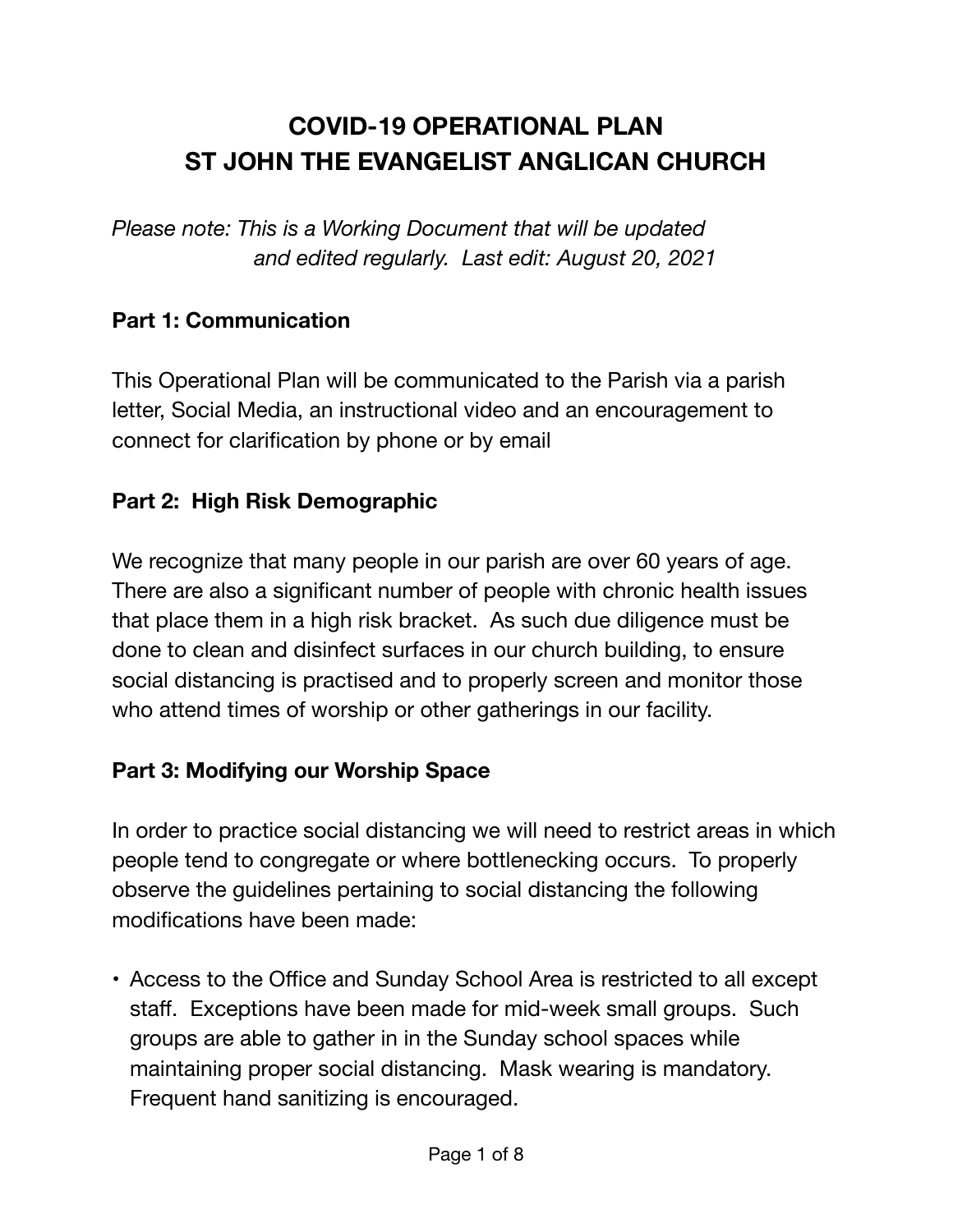- The kitchen area is restricted
- Chairs are spaced 2 metres (6 feet) apart in the worship space accept for those in a common bubble.
- In the Orange Phase the number of chairs in the worship space will not exceed 50. In the Yellow Phase chairs will not exceed that of 50% capacity which is 344 in the entire building (about 200 in the worship space). In practice this will be far less given the need to maintain 2 meters social distance between those outside of their steady 15.
- The main doors will be an entrance only. At the time worship begins the doors will be shut and locked.
- The gym doors will be used as exit only doors. At the end of the worship service these will be propped open. Congregants will be directed to these doors while practicing social distancing. They will be reminded to move well away from the building before talking with one another (while practicing social distancing) so that everyone will be able to exit the building promptly.

# **Part 4: Hand Hygiene & Respiratory Etiquette**

Hand sanitizer, and disinfectant wipes will be made available throughout the building.

- Posters have been placed over bathroom sinks that teach a proper hand-washing technique.
- People will be encouraged to bring their own personal bottles of hand sanitizer
- Hand sanitizing stations will be placed at the entrance to the worship space
- A hand washing station with soap and water will need to be provided for the Celebrant by the Communion Table
- In the Green Zone Masks will be strongly encouraged while people are moving in the building, while singing, and while receiving communion. Masks may be removed while people are sitting in their seats, providing that appropriate social distancing is being observed.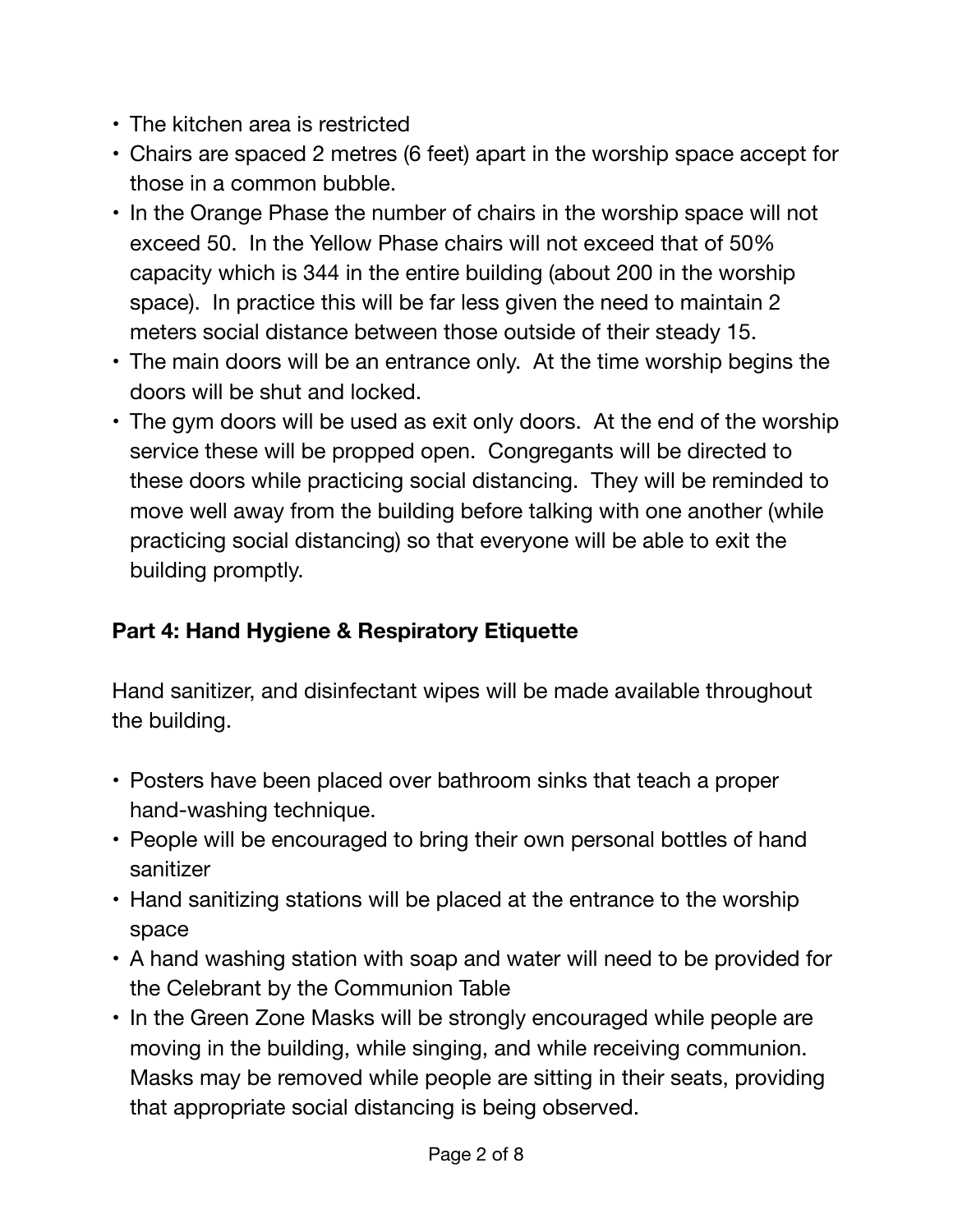- Masks will be made available to staff, greeters and wardens if needed
- While in the Orange Phase singing is not permitted as it is regarded as a high-risk activity

#### **Part 5: Screening and Monitoring**

In order to ensure the health of all those attending worship services or other functions - everyone will be encouraged to remain home if they have any of the following symptoms:

*Fever above 38 degrees Celsius, a new cough, or worsening chronic cough, sore throat, runny nose, headache, a new onset of fatigue, a new onset of muscle pain, diarrhea, loss of sense of taste, loss of sense of smell, and, in children, purple markings on the fingers and toes.*

**While in the Green Zone: signing up and monitoring congregants will not be required. Each member will be encouraged to stay current with published exposure notifications. In the event of an exposure at St. John's Church the information communicated through public media, and it will be communicated via email and social media** 

**In Orange and Yellow Zones**: Upon arrival at the church people will be asked if they have any of the symptoms listed above. They will also be asked if they have been out of province in the previous 14 days or if they have been exposed to anyone with the symptoms listed above in the previous 14 days. Those who respond in the negative to these questions will be permitted to enter the church building.

- An encouragement to stay home will be communicated through email, by phone and on social media.
- We will practice both active and passive forms of screening. When people arrive for worship they will be greeted in the parking lot by a volunteer who will ask the screening questions listed above.
- In addition, posters have been put in place that encourages people to ask themselves the same questions before entering the facility.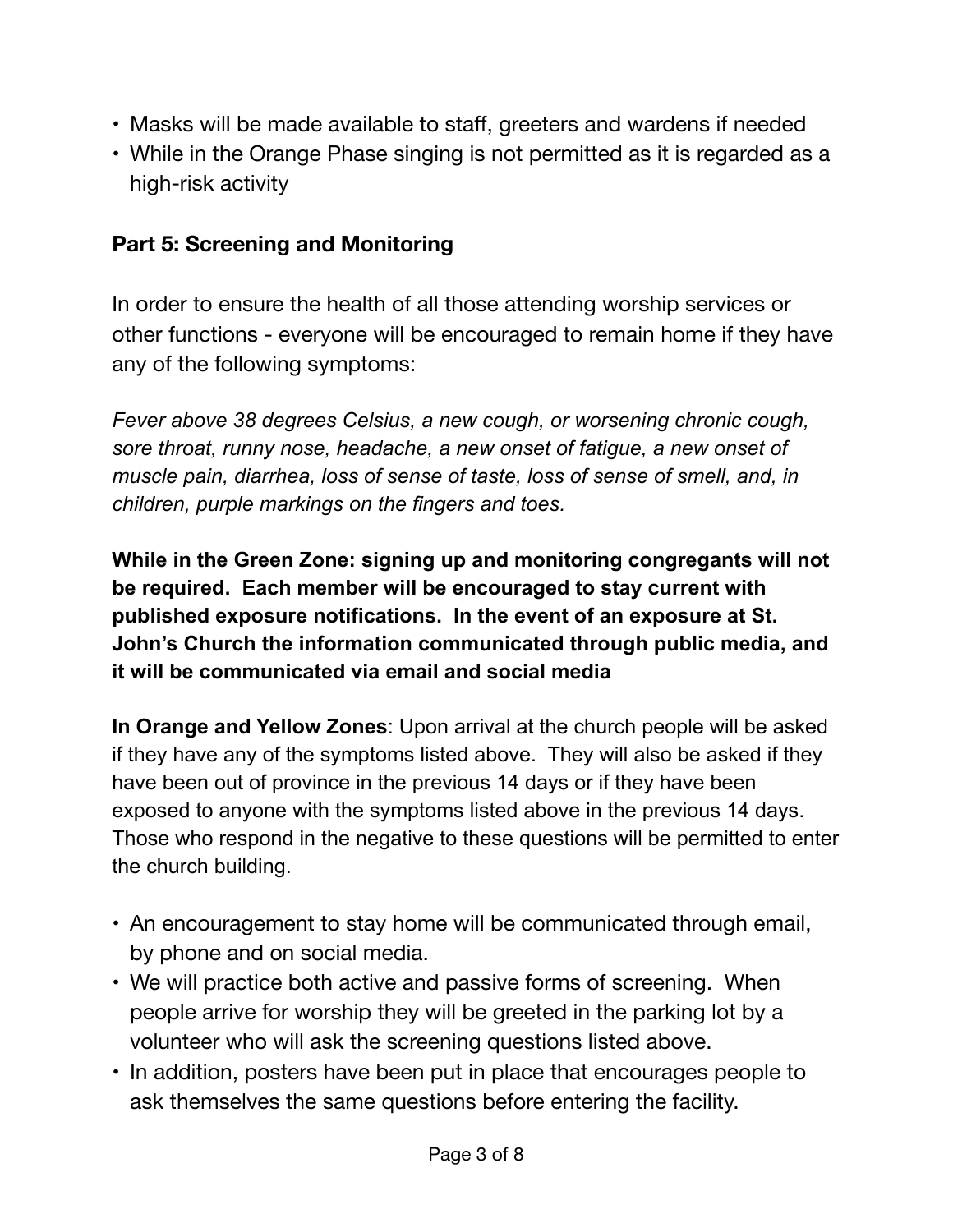- To aid in the process of screening a Google form will be made available on the church website. Congregants will need to reserve seating on the form or by calling the church office. Seat reservations will be lifted 5 minutes before the worship service starts to allow others to enter.
- The entry doors, which will have been propped open to reduce the need to come into contact with handles will be closed and locked at the service time to ensure worshippers are properly screened.

Those who are admitted into the facility will then be greeted by a volunteer at the monitoring station - which will be located in the hall on the far side of the doors leading into the worship space. Each attendee will be asked their name and their phone number which will be recorded on a piece of paper. It will be communicated that this information will be solely for communication if someone in the congregation should contract COVID-19. If such an event were to occur each person present would be notified.

Following the service this sheet, which will include the date and time of the service, will be placed in a secure location.

# **Part 6: Cleaning and Disinfecting**

Following each event the church will be cleaned. Particular attention will be given to:

- **•** Bathrooms
- **•** Switches and Door Knobs (daily)
- **•** Communion Vessels
- **•** Microphones
- **•** Sound Booth Items (keyboard, mouse, remote control)
- **•** Lectern
- **•** Chairs

#### **Part 7: Roles & Responsibilities**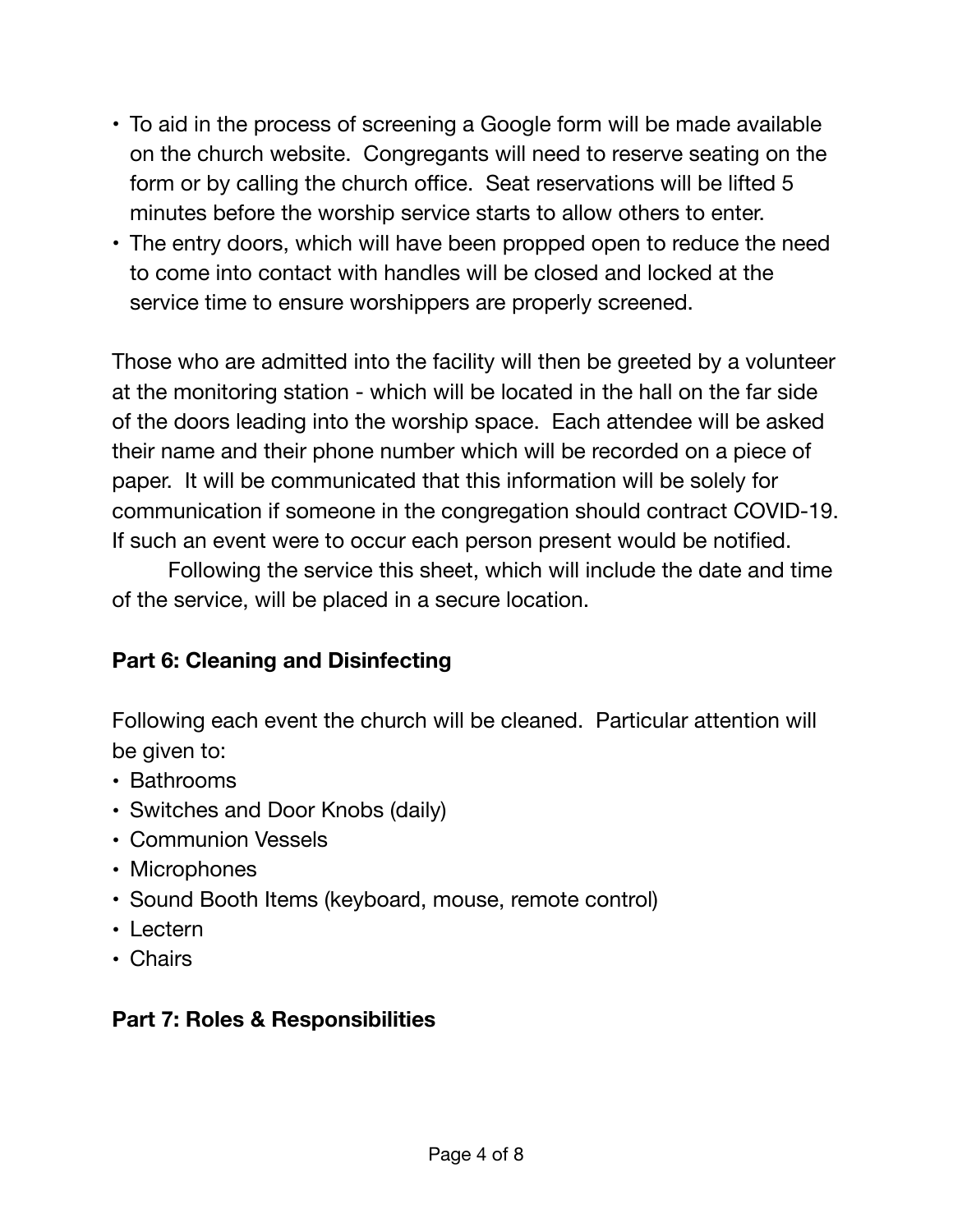It will be the Rector and the Wardens who will be responsible for the Operational Plan. They will need to ensure that the policies are in conformity with the most up-to-date guidelines coming from the health minister, the Province of New Brunswick and the Diocese of Fredericton. The most up-to-date info can be found through the following url.

#### <https://nb.anglican.ca/resources/covid-19/pages/church-operational-plan>

The Volunteer Coordinator will look after scheduling the Greeters. Those on duty will need to be trained in their new roles as screeners and monitors. This training will be facilitated by the Rector and/or Wardens. It would be helpful to have a Warden present to supervise as people enter the building for worship.

**In the Red Zone:** Public Worship will be suspended. Worship will be conducted virtually.

#### **Part 8: Worship**

To adhere to the restrictions set in place to prevent the spread of COVID-19 worship services will not exceed that of 80 persons. Currently 2 times of worship are scheduled for Sundays at 8:30 am and 10:30 am. (The Summer worship services held at 9am on Sundays will discontinue on August 29th). There is also a mid week service scheduled on Wednesdays at 10:00 am.

Worshippers will be required to sign up to attend a worship service through a link on our church website or by calling the office. Worshippers will be encouraged to select only one service per week.

Singing will be permitted at these services.

#### **Offerings/Donations**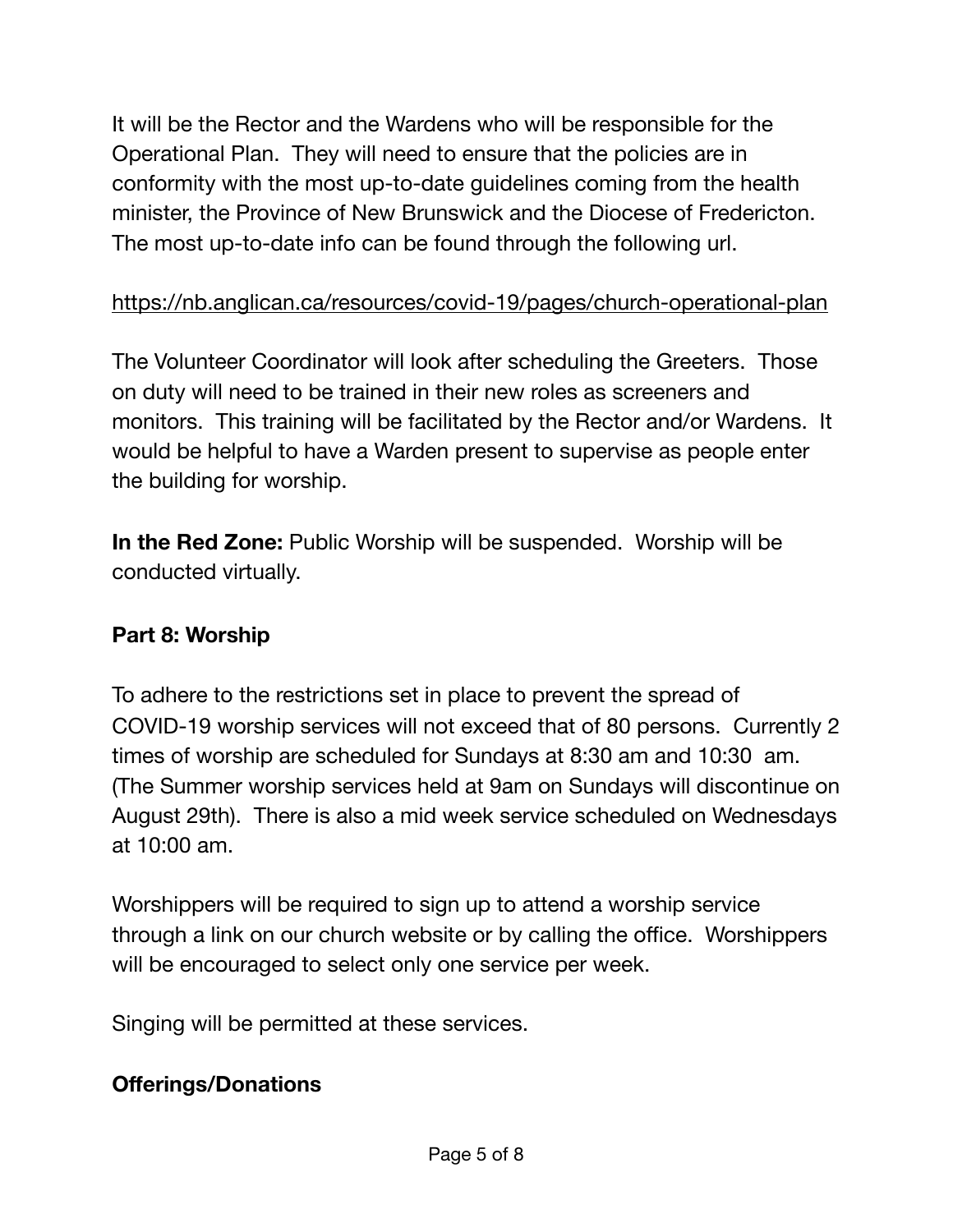A box will be located at the doors to the worship space to receive Cheques and envelopes. Those who choose to deposit their cheques/ envelops in this manner will do so as they enter the worship space and they will be reminded to not touch the box. E-transfers and E-offerings are still encouraged at this time.

At the time of the offertory the Greeter will come before the Altar and lift up the Collection Box during the prayer over the gifts. He or she will then lock it up in the church office.

The counters will be provided with gloves and masks to count the money and will be encouraged to wash their hands immediately upon completion.

## **The Holy Eucharist**

If the Holy Eucharist is celebrated it will be in one kind only (i.e. the Bread). The celebrant, will wash his or her hands before the table is prepared with soap and water. He or she will wear a mask during the preparation of the table, the prayer of consecration and during the distribution of the Sacrament. For the distribution, the priest alone will move to share the Eucharist with the Congregants. If the priest comes into contact with another person or touches his or her own face he or she will pause, and use hand sanitizer to clean their hands before continuing.

#### **Part 9: Outside Groups**

The number of outside groups that use our facility will be restricted. It is suggested that support groups such as AA, Parkinson's, and Alzheimers be given access as soon as possible as these groups provide much needed support. The Community Food Smart Program will be given access to the building once a month from Nov. 2020 - May 2021. Community youth programs such including Scouts, Beavers and Brownies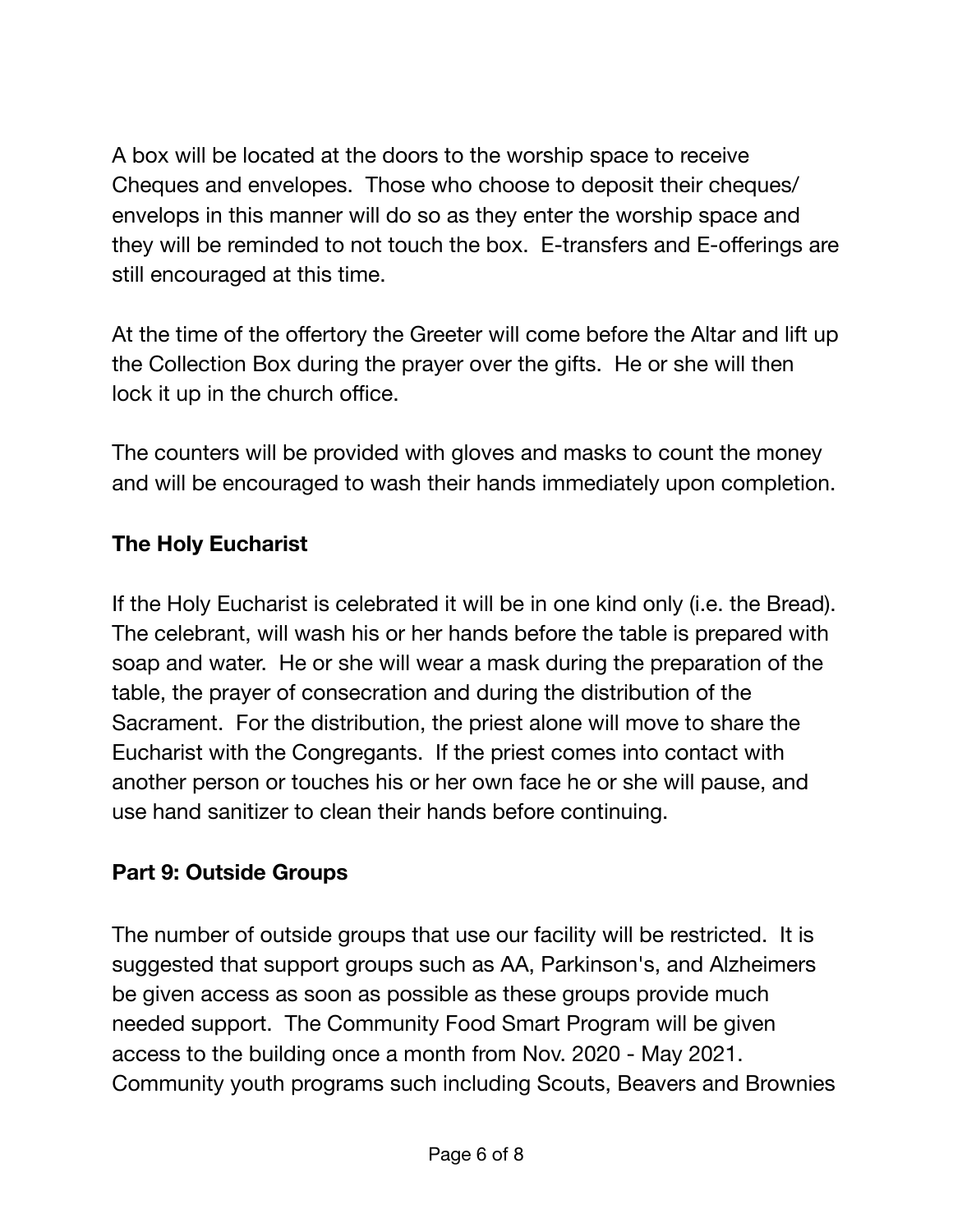are also using the space, in compliance with the Operational Plan AND plans set in place by their respective organizations.

Group leaders will need to read and comply with the operational plan before they are given access to the Building. Specific procedures for each type of group will be developed and added to the parish plan.

Outside groups will not be permitted to prepare and/or serve food or refreshments at their meetings. Participants will be permitted to bring in their own refreshments provided they do not share their food with others.

**Alcoholics Anonymous**. Some concern has been expressed in regards to the monitoring system in that it fails to protect the anonymity of the members of the AA group that meets in St. John's. A system has been developed which will allow members to place their name and phone number in an envelope and leave it with the person at the monitoring station. If someone in the group tests positive for COVID-19 the envelops will be opened and those who were at risk to exposure will be contacted by the leader of the local group.

The doors to the building will be locked at the start of the group. Those who go out for a smoke break will not be re-admitted. There will be no food or drink prepared or distributed on site.

In the Green Zone: no monitoring will be required.

#### **Part 10: Staffing**

Currently we have three people on Staff at St. John the Evangelist Church, with one person on sick leave. If the Rector becomes ill with COVID-19 pastoral responsibilities, including online interaction, will be passed on to the Honorary Assistants. As such these individuals will need to have